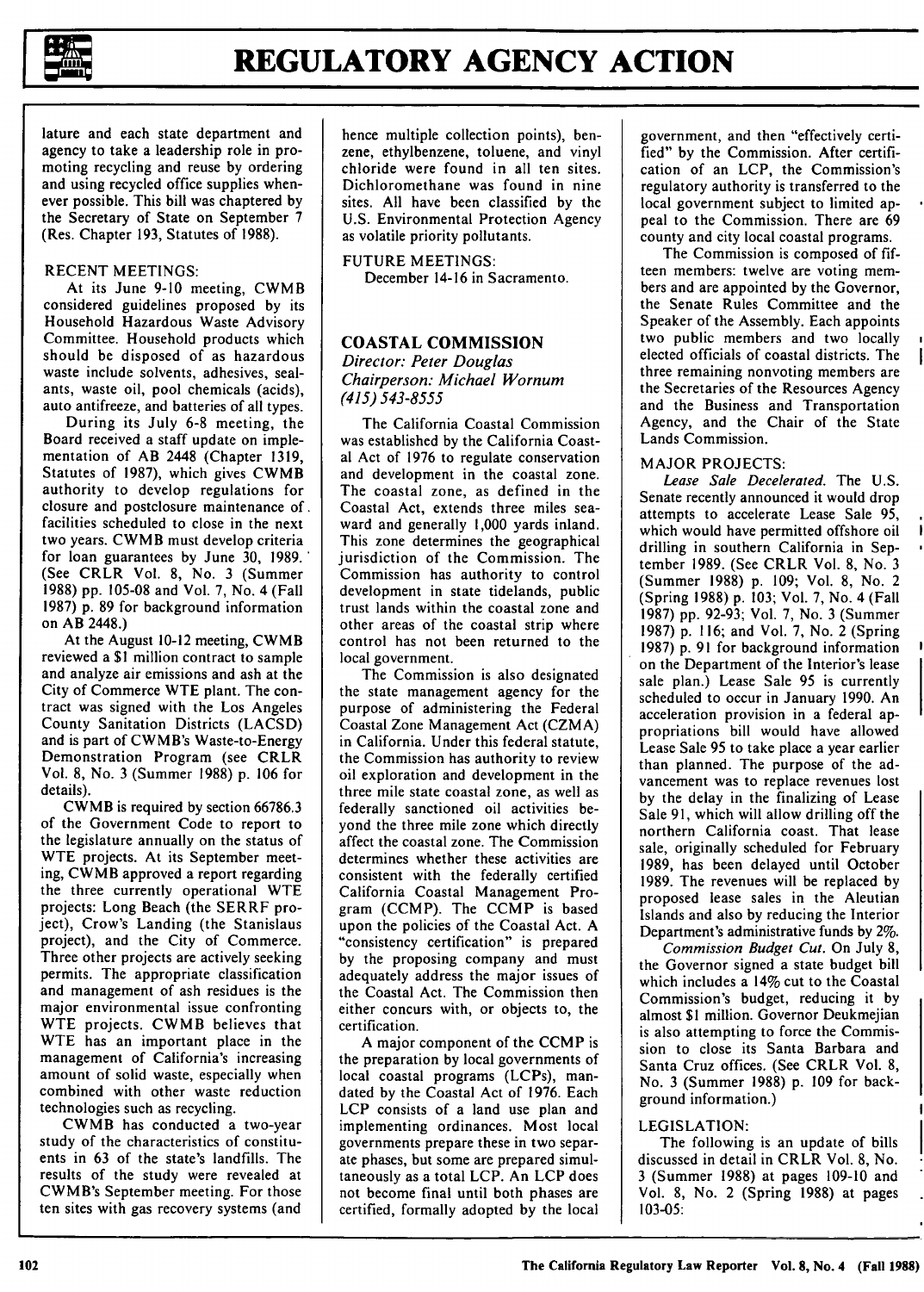*AB 2766 (Hauser)* amends section 4400 of the Health and Safety Code to include discarded nonbiodegradable materials within the definition of "garbage", and prohibits the dumping of garbage within twenty miles off the coast. This bill was signed by the Governor on September 29 (Chapter 1529, Statutes of 1988).

*AB 2338 (Farr),* which would have enacted the California Ocean Resources Management Act of 1988, died in the Senate Committee on Natural Resources and Wildlife.

*SB 2211 (McCorquodale),* which would have changed the procedures for certification of land use plans of LCPs, was vetoed by the Governor on August 22.

*AB 4639 (Friedman),* which would have required Coastal Commission members to report any ex parte communications, died on the Assembly floor.

*SB 2006* (Dills), which would have exempted some Los Angeles industrial properties from the requirement of obtaining a coastal development permit from the City of Los Angeles prior to certification of its LCP, died in the Assembly Committee on Natural Resources.

SB *2630 (McCorquodale),* which would have amended the Coastal Act to declare the importance of fishing activities, was vetoed by the Governor on September 26.

*SB 2691 (Hart),* as amended August 15, would have required the Water Resources Control Board's (WRCB) California Ocean Plan to include a water quality control policy and objectives for bays and estuaries by January 1, 1991. The Governor vetoed this bill on September 28.

*SB 2694 (Hart)* would have required the State Lands Commission to prepare a comprehensive study of the effects of exploration of gas and oil resources on the California coast, both onshore and offshore. This bill was defeated in the Assembly.

*AJR 76 (Sher),* requesting the President and the U.S. Department of Commerce to discontinue procedures to decertify the California Coastal Commission, was chaptered on August 12.

*AB 639 (Killea),* which originally would have enacted the Coastal Resources Conservation Bond Act of 1988, was amended in the Senate on August 4 to delete the Bond Act and to appropriate money to the State Lands Commission solely to defend a lawsuit brought by ARCO, which is pending in Los Angeles Superior Court. This bill was defeated in conference committee

### on August 31.

*AB 1990 (Hayden),* which would have required the WRCB to conduct a study of a standardized ocean monitoring and discharge reporting system for national pollutant discharge elimination system (NPDES) permitholders who are required to file discharge reports, was vetoed by the Governor on September 23.

*SB 529 (Dills),* which would have created the California Wetlands Mitigation Task Force, died on the Assembly floor.

*SB 267* (Dills), which would have allowed the ports of Long Beach, Los Angeles, and San Diego to use revenues from their granted lands for acquisition or improvement of other lands, died in the Assembly Committee on Natural Resources.

*AB 1987 (Hayden),* which would have required the state to prepare a plan to establish a marine pollution health risk assessment program, was vetoed by the Governor on September 23.

*AB 284 (Hauser),* which would have prohibited. the State Lands Commission from leasing state-owned tidelands and submerged lands in Mendocino and Humboldt counties for oil and gas drilling, was vetoed by the Governor on August 29.

*SB 1517 (Bergeson),* the Bolsa Bay Harbor and Conservation District Act, died in the Assembly Natural Resources Committee. (See also CRLR Vol. 7, No. 4 (Fall 1987) pp. 91-92 for background information on this bill.)

### LITIGATION:

*State of California v. Mack* was settled, consistent with the preliminary injunction granted on April 14. (See CRLR Vol. 8, No. 3 (Summer 1988) p. 110; Vol. 8, No. 2 (Spring 1988) p. 103; Vol. 8, No. **I** (Winter 1988) p. 92; and Vol. 7, No. 4 (Fall 1987) p. 91 for background information.) The National Oceanic and Atmospheric Administration (NOAA) had withheld much of the Commisison's federal funding in an attempt to enforce its demand that the Commission issue fixed guidelines for proposed activities affecting the Outer Continental Shelf. The settlement does not give the NOAA the right to condition the granting of federal funds on the Commission's modification of its previously-approved coastal management program. The Commission agreed to issue a summary of its past determinations on offshore projects but retains the right to review offshore proposals.

Texaco filed suit over the Commission's rejection of its proposed oil and

gas exploration project in the Santa Barbara Channel. (See CRLR Vol. **8,** No. **3** (Summer 1988) **p.** 110.) Texaco also appealed the Commission's decision to the Secretary of the U.S. Department of Commerce. The lawsuit is stayed pending the Secretary's decision.

In *WOGA v. Sonoma, et al.,* West**ern** Oil and Gas Association (WOGA) filed suit against several local governments challenging ordinances which restrict or prohibit offshore oil and gas exploration. (See CRLR Vol. 8, No. 3 (Summer 1988) **p. 110** and Vol. 7, No. 4 (Fall 1987) **pp.** 92-93.) The Coastal Commission intervened as a defendant. The government defendants prevailed in their motions to dismiss in April; the court held that the local coastal plans are not preempted by federal statutes. WOGA has petitioned for reconsideration of that ruling.

In *WOGA v. Santa Barbara,* WOGA challenges a proposed consolidation amendment to Santa Barbara County's LCP. The Commission intervened, seeking to protect its procedures for reviewing LCPs and its implementation of the Coastal Act consolidation policies. (See CRLR Vol. 8, No. 3 (Summer 1988) p. 111 for background information.) WOGA is expected to file an amended complaint.

In *People of the State of California v. Hodel,* the Coastal Commission, the State Lands Commission, and Attorney General John Van de Kamp sued the Secretary of the U.S. Department of the Interior over his approval of the Final Lease Program for 1987-92. (See CRLR Vol. 8, No. 3 (Summer 1988) **p.** 109 and Vol. 7, No. 3 (Summer 1987) p. 116 for background information.) On September 14, oral arguments were heard in the District of Columbia Circuit Court of Appeals; at this writing, a decision has not been issued.

In *Santa Barbara and Ventura Counties v. California Coastal Commission,* Santa Barbara and Ventura counties alleged that the Commission failed to properly implement the counties' air pollution requirements and the California Environmental Quality Act. The parties are attempting to negotiate a settlement.

### RECENT MEETINGS:

At its September 16 meeting in Marina del Rey, the Commission rejected a proposal to delete affordable housing resale controls on numerous housing units in Orange County.

From 1977 to 1982, a provision in the Coastal Act required the Commis-